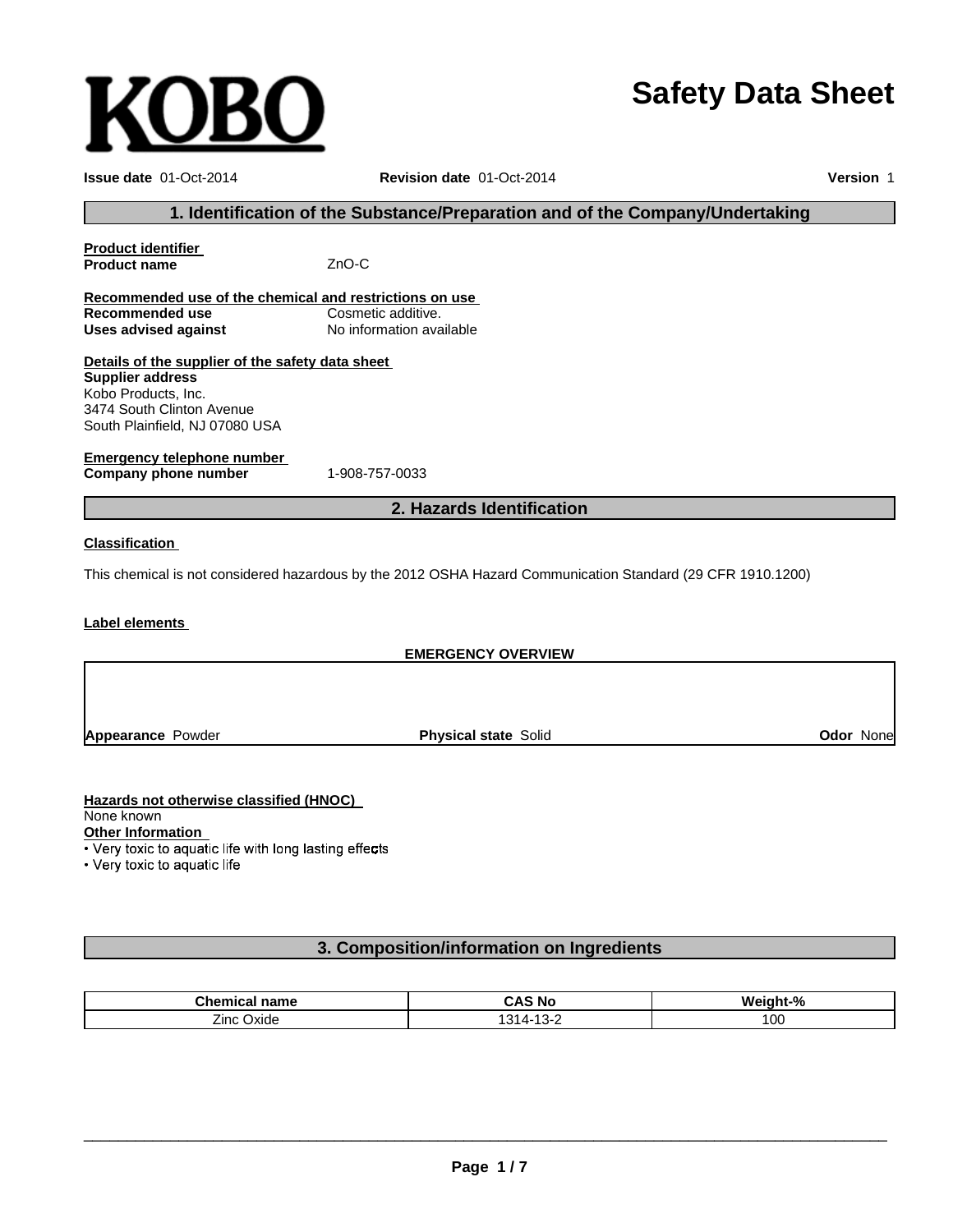# **4. First aid measures**

 $\_$  , and the set of the set of the set of the set of the set of the set of the set of the set of the set of the set of the set of the set of the set of the set of the set of the set of the set of the set of the set of th

### **First aid measures**

| <b>General advice</b>                                       | If symptoms persist, call a physician.                                                                                             |  |
|-------------------------------------------------------------|------------------------------------------------------------------------------------------------------------------------------------|--|
| Eye contact                                                 | Rinse immediately with plenty of water, also under the eyelids, for at least 15 minutes. If<br>symptoms persist, call a physician. |  |
| <b>Skin contact</b>                                         | Wash off immediately with soap and plenty of water while removing all contaminated<br>clothes and shoes.                           |  |
| <b>Inhalation</b>                                           | Remove to fresh air. If breathing is irregular or stopped, administer artificial respiration.                                      |  |
| Ingestion                                                   | If swallowed, do not induce vomiting: seek medical advice immediately and show this<br>container or label.                         |  |
| Self-protection of the first aider                          | Use personal protective equipment as required.                                                                                     |  |
| Most important symptoms and effects, both acute and delayed |                                                                                                                                    |  |
| <b>Symptoms</b>                                             | No known effects under normal use conditions.                                                                                      |  |
|                                                             | Indication of any immediate medical attention and special treatment needed                                                         |  |
| Note to physicians                                          | Effects of exposure (inhalation, ingestion or skin contact) to substance may be delayed.                                           |  |

# **5. Fire-fighting measures**

### **Suitable extinguishing media**

Use extinguishing measures that are appropriate to local circumstances and the surrounding environment.

### **Unsuitable extinguishing media** No information available.

# **Specific hazards arising from the chemical**

None in particular.

#### **Explosion data Sensitivity to mechanical impact** None. **Sensitivity to static discharge** None.

#### **Protective equipment and precautions for firefighters**

Use personal protective equipment as required.

#### **6. Accidental release measures**

#### **Personal precautions, protective equipment and emergency procedures**

| <b>Personal precautions</b>                          | Use personal protective equipment as required. Wash thoroughly after handling. Avoid<br>creating dust. Avoid contact with eyes. |  |  |
|------------------------------------------------------|---------------------------------------------------------------------------------------------------------------------------------|--|--|
| For emergency responders                             | Use personal protective equipment as required.                                                                                  |  |  |
| <b>Environmental precautions</b>                     | Collect spillage. Do not allow into any sewer, on the ground or into any body of water.                                         |  |  |
| Methods and material for containment and cleaning up |                                                                                                                                 |  |  |
| <b>Methods for containment</b>                       | Prevent further leakage or spillage if safe to do so.                                                                           |  |  |
| Methods for cleaning up                              | Avoid creating dust. Sweep up and shovel into suitable containers for disposal.                                                 |  |  |
| Prevention of secondary hazards                      | Clean contaminated objects and areas thoroughly observing environmental regulations.                                            |  |  |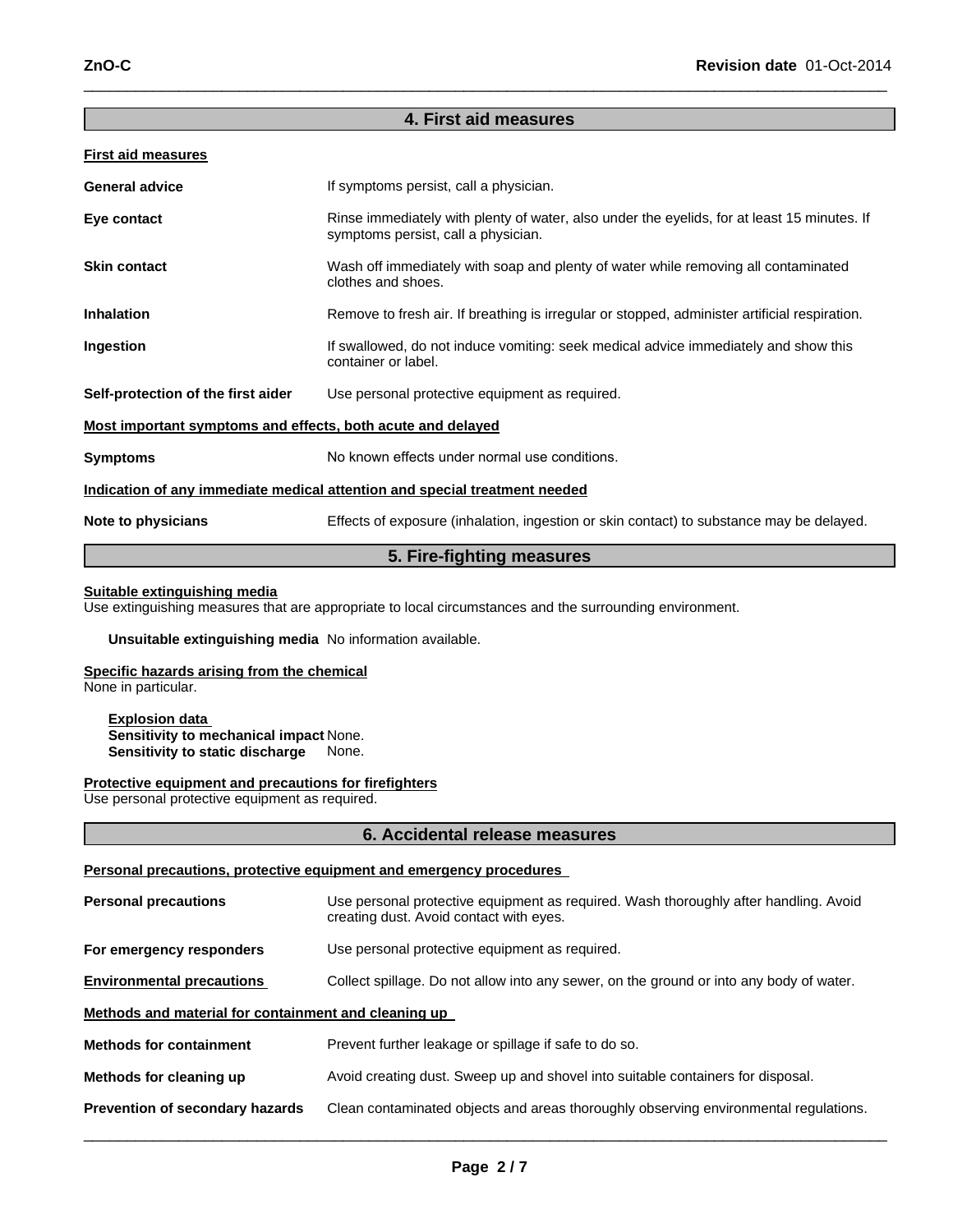| 7. Handling and Storage                                      |                                                                                                                                             |  |  |
|--------------------------------------------------------------|---------------------------------------------------------------------------------------------------------------------------------------------|--|--|
| Precautions for safe handling                                |                                                                                                                                             |  |  |
| Advice on safe handling                                      | Avoid creating dust. Use only in well-ventilated areas. Avoid contact with skin and eyes.<br>Use personal protective equipment as required. |  |  |
| Conditions for safe storage, including any incompatibilities |                                                                                                                                             |  |  |
| <b>Storage conditions</b>                                    | Keep container tightly closed in a dry and well-ventilated place. Store at ambient conditions.                                              |  |  |
| Incompatible materials                                       | Incompatible with strong acids and bases.                                                                                                   |  |  |

 $\_$  , and the set of the set of the set of the set of the set of the set of the set of the set of the set of the set of the set of the set of the set of the set of the set of the set of the set of the set of the set of th

# **8. Exposure Controls/Personal Protection**

# **Control parameters**

#### **Exposure guidelines** .

| <b>Chemical name</b> | <b>OSHA PEL</b><br><b>ACGIH TLV</b> |                                                                                           | <b>NIOSH IDLH</b>                     |
|----------------------|-------------------------------------|-------------------------------------------------------------------------------------------|---------------------------------------|
| Zinc Oxide           | STEL: 10 $mg/m3$ respirable         | TWA: $5 \text{ mg/m}^3$ fume                                                              | IDLH: $500 \text{ mg/m}^3$            |
| 1314-13-2            | fraction                            | TWA: $15 \text{ mg/m}^3$ total dust                                                       | Ceiling: $15 \text{ mg/m}^3$ dust     |
|                      |                                     | TWA: 2 mg/m <sup>3</sup> respirable fraction TWA: 5 mg/m <sup>3</sup> respirable fraction | TWA: $5 \text{ mg/m}^3$ dust and fume |
|                      |                                     | (vacated) TWA: $5 \text{ mg/m}^3$ fume                                                    | STEL: 10 mg/m <sup>3</sup> fume       |
|                      |                                     | (vacated) TWA: $10 \text{ mg/m}^3$ total                                                  |                                       |
|                      |                                     | dust                                                                                      |                                       |
|                      |                                     | (vacated) TWA: $5 \text{ mg/m}^3$                                                         |                                       |
|                      |                                     | respirable fraction                                                                       |                                       |
|                      |                                     | (vacated) STEL: 10 mg/m <sup>3</sup> fume                                                 |                                       |

### **Appropriate engineering controls**

| <b>Engineering controls</b>                                                  | Ensure adequate ventilation, especially in confined areas.                |  |  |
|------------------------------------------------------------------------------|---------------------------------------------------------------------------|--|--|
| <u>Individual protection measures, such as personal protective equipment</u> |                                                                           |  |  |
| <b>Eye/face protection</b>                                                   | Wear safety glasses with side shields (or goggles).                       |  |  |
| Skin and body protection                                                     | Wear protective gloves and protective clothing.                           |  |  |
| <b>Respiratory protection</b>                                                | In case of insufficient ventilation, wear suitable respiratory equipment. |  |  |
| General hygiene considerations                                               | Handle in accordance with good industrial hygiene and safety practice.    |  |  |

# **9. Physical and Chemical Properties**

# **Information on basic physical and chemical properties**

| <b>Physical state</b><br>Appearance<br>Color                                                                                                                                                                                         | Solid<br>Powder<br>White        | Odor<br><b>Odor threshold</b>                                                                                                                         | None<br>No information available |
|--------------------------------------------------------------------------------------------------------------------------------------------------------------------------------------------------------------------------------------|---------------------------------|-------------------------------------------------------------------------------------------------------------------------------------------------------|----------------------------------|
| <b>Property</b><br>рH<br>Melting point/freezing point<br>Boiling point / boiling range<br><b>Flash point</b><br><b>Evaporation rate</b><br>Flammability (solid, gas)<br><b>Flammability limit in air</b><br>Upper flammability limit | <b>Values</b><br>8-9<br>1975 °C | Remarks •<br>No information available<br>No information available<br>No information available<br>No information available<br>No information available |                                  |

 $\_$  ,  $\_$  ,  $\_$  ,  $\_$  ,  $\_$  ,  $\_$  ,  $\_$  ,  $\_$  ,  $\_$  ,  $\_$  ,  $\_$  ,  $\_$  ,  $\_$  ,  $\_$  ,  $\_$  ,  $\_$  ,  $\_$  ,  $\_$  ,  $\_$  ,  $\_$  ,  $\_$  ,  $\_$  ,  $\_$  ,  $\_$  ,  $\_$  ,  $\_$  ,  $\_$  ,  $\_$  ,  $\_$  ,  $\_$  ,  $\_$  ,  $\_$  ,  $\_$  ,  $\_$  ,  $\_$  ,  $\_$  ,  $\_$  ,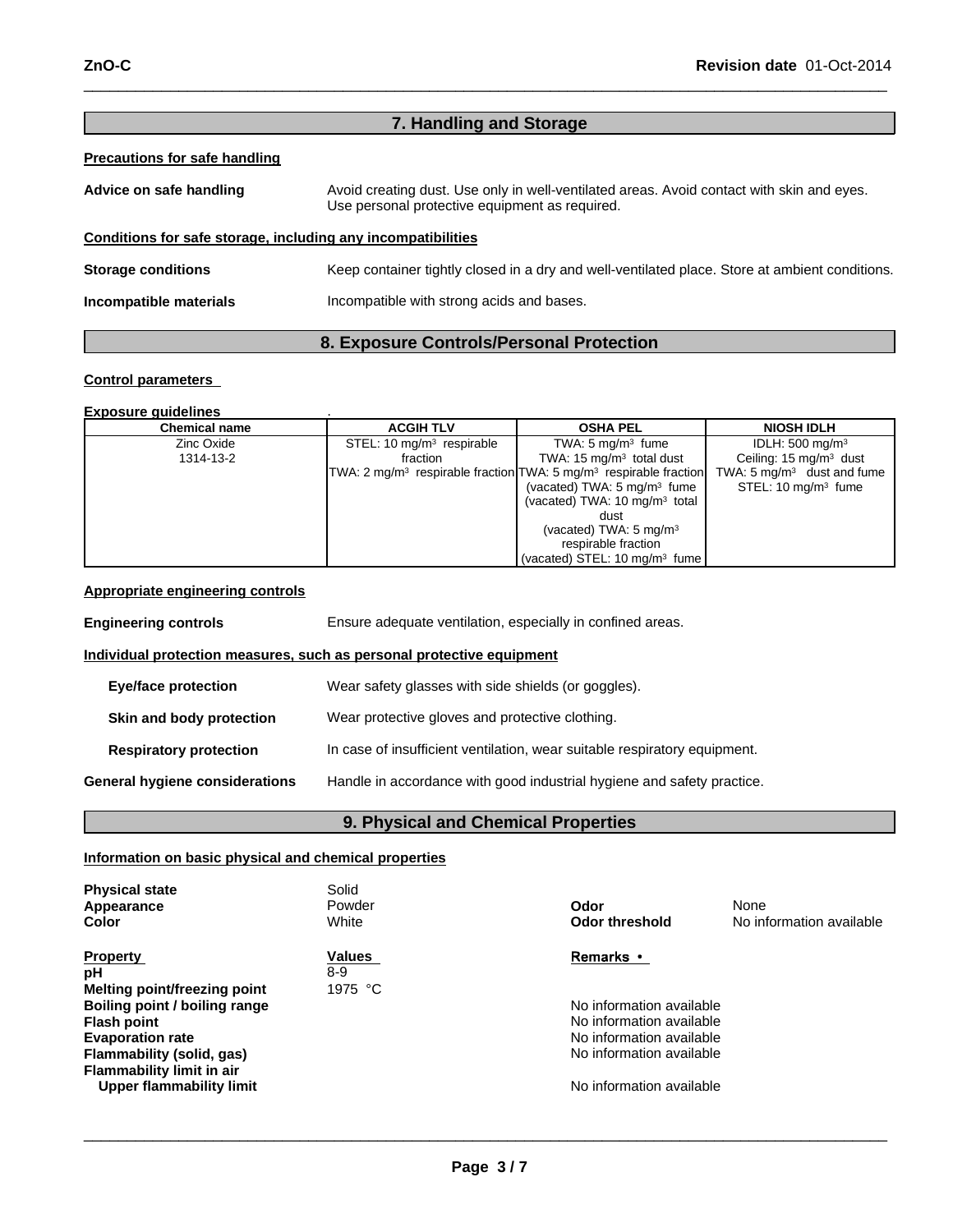# **ZnO-C** Revision date 01-Oct-2014

| Lower flammability limit<br>Vapor pressure<br>Vapor density<br><b>Specific gravity</b><br><b>Water solubility</b><br>Solubility in other solvents<br><b>Partition coefficient</b><br><b>Autoignition temperature</b><br><b>Decomposition temperature</b><br><b>Kinematic viscosity</b><br><b>Dynamic viscosity</b><br><b>Explosive properties</b><br><b>Oxidizing properties</b>                                     | Insoluble in water                                                                           | No information available<br>No information available<br>No information available<br>No information available<br>No information available<br>No information available<br>No information available<br>No information available<br>No information available<br>No information available<br>No information available<br>No information available |  |
|----------------------------------------------------------------------------------------------------------------------------------------------------------------------------------------------------------------------------------------------------------------------------------------------------------------------------------------------------------------------------------------------------------------------|----------------------------------------------------------------------------------------------|----------------------------------------------------------------------------------------------------------------------------------------------------------------------------------------------------------------------------------------------------------------------------------------------------------------------------------------------|--|
| <b>Other Information</b>                                                                                                                                                                                                                                                                                                                                                                                             |                                                                                              |                                                                                                                                                                                                                                                                                                                                              |  |
| <b>Softening point</b><br>Molecular weight<br>VOC content (%)<br><b>Density</b><br><b>Bulk density</b>                                                                                                                                                                                                                                                                                                               | No information available<br>81.408g/mol<br>No information available<br>5.6g/cm3<br>7-10g/cbi |                                                                                                                                                                                                                                                                                                                                              |  |
|                                                                                                                                                                                                                                                                                                                                                                                                                      | 10. Stability and Reactivity                                                                 |                                                                                                                                                                                                                                                                                                                                              |  |
| <b>Reactivity</b><br>No data available<br><b>Chemical stability</b><br>Stable under normal conditions.<br><b>Possibility of hazardous reactions</b><br>None under normal processing.<br>Hazardous polymerization<br><b>Conditions to avoid</b><br>None known.<br>Incompatible materials<br>Incompatible with strong acids and bases.<br><b>Hazardous decomposition products</b><br>None under normal use conditions. | Hazardous polymerization does not occur.<br>11. Toxicological Information                    |                                                                                                                                                                                                                                                                                                                                              |  |
|                                                                                                                                                                                                                                                                                                                                                                                                                      |                                                                                              |                                                                                                                                                                                                                                                                                                                                              |  |
| Information on likely routes of exposure                                                                                                                                                                                                                                                                                                                                                                             |                                                                                              |                                                                                                                                                                                                                                                                                                                                              |  |
| <b>Product information</b>                                                                                                                                                                                                                                                                                                                                                                                           |                                                                                              |                                                                                                                                                                                                                                                                                                                                              |  |
| <b>Inhalation</b>                                                                                                                                                                                                                                                                                                                                                                                                    | No data available.                                                                           |                                                                                                                                                                                                                                                                                                                                              |  |
| Eye contact                                                                                                                                                                                                                                                                                                                                                                                                          | No data available.                                                                           |                                                                                                                                                                                                                                                                                                                                              |  |
| <b>Skin contact</b>                                                                                                                                                                                                                                                                                                                                                                                                  | No data available.                                                                           |                                                                                                                                                                                                                                                                                                                                              |  |
| Ingestion                                                                                                                                                                                                                                                                                                                                                                                                            | No data available.                                                                           |                                                                                                                                                                                                                                                                                                                                              |  |
| <b>Component information</b>                                                                                                                                                                                                                                                                                                                                                                                         |                                                                                              |                                                                                                                                                                                                                                                                                                                                              |  |

| <b>Chemical name</b> | Oral LD50               | <b>Dermal LD50</b> | <b>Inhalation LC50</b> |
|----------------------|-------------------------|--------------------|------------------------|
| Zinc Oxide           | ، Rat '<br>. 5000 mg/kg | >2000 mg/kg (Rat)  |                        |
| 1314-13-2            |                         |                    |                        |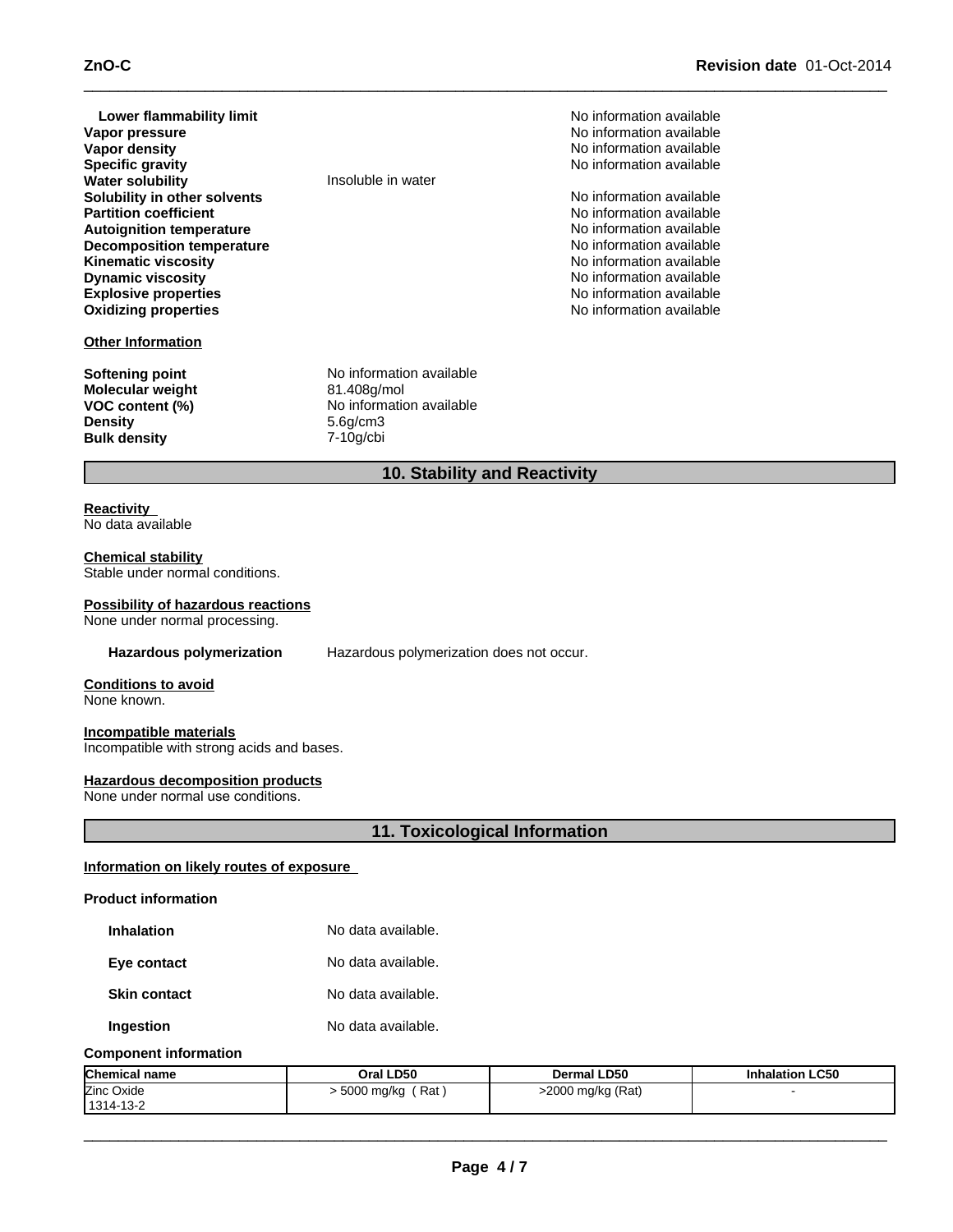### **Information on toxicological effects**

| <b>Symptoms</b>                                                                                                                                                                       | No information available.                                                                                                                                                                                                                                               |  |  |
|---------------------------------------------------------------------------------------------------------------------------------------------------------------------------------------|-------------------------------------------------------------------------------------------------------------------------------------------------------------------------------------------------------------------------------------------------------------------------|--|--|
|                                                                                                                                                                                       | Delayed and immediate effects as well as chronic effects from short and long-term exposure                                                                                                                                                                              |  |  |
| <b>Skin corrosion/irritation</b><br>Serious eye damage/eye irritation<br><b>Irritation</b><br><b>Corrosivity</b><br><b>Sensitization</b><br>Germ cell mutagenicity<br>Carcinogenicity | No information available.<br>No information available.<br>No information available.<br>No information available.<br>No information available.<br>No information available.<br>This product does not contain any carcinogens or potential carcinogens as listed by OSHA, |  |  |
| <b>Reproductive toxicity</b><br>Developmental toxicity<br><b>Teratogenicity</b><br><b>STOT - single exposure</b><br>STOT - repeated exposure<br><b>Aspiration hazard</b>              | IARC or NTP.<br>No information available.<br>No information available.<br>No information available.<br>No information available.<br>No information available.<br>No information available.                                                                              |  |  |

 $\_$  , and the set of the set of the set of the set of the set of the set of the set of the set of the set of the set of the set of the set of the set of the set of the set of the set of the set of the set of the set of th

# **12. Ecological Information**

### **Ecotoxicity**

| <b>Chemical name</b>    | Algae/aquatic plants  | Fish⊣                  | <b>Toxicity to</b><br><b>Microorganisms</b> | Crustacea |
|-------------------------|-----------------------|------------------------|---------------------------------------------|-----------|
| Zinc Oxide<br>1314-13-2 | $IC50 (72h) < 1$ mg/l | $LC50$ (96h) $<$ 1mg/l |                                             |           |

### **Persistence and degradability**

No information available.

#### **Bioaccumulation**

No information available.

**Other adverse effects** No information available

| <b>13. Disposal Considerations</b> |                                                                                                        |  |  |
|------------------------------------|--------------------------------------------------------------------------------------------------------|--|--|
| <b>Waste treatment methods</b>     |                                                                                                        |  |  |
| <b>Disposal of wastes</b>          | Disposal should be in accordance with applicable regional, national and local laws and<br>regulations. |  |  |
| Contaminated packaging             | Disposal should be in accordance with applicable regional, national and local laws and<br>regulations. |  |  |

This product contains one or more substances that are listed with the State of California as a hazardous waste.

| <b>Chemical name</b> | California Hazardous Waste Status |
|----------------------|-----------------------------------|
| Zinc Oxide           | Toxic<br>$\sim$ $\sim$            |
| 1314-13-2            |                                   |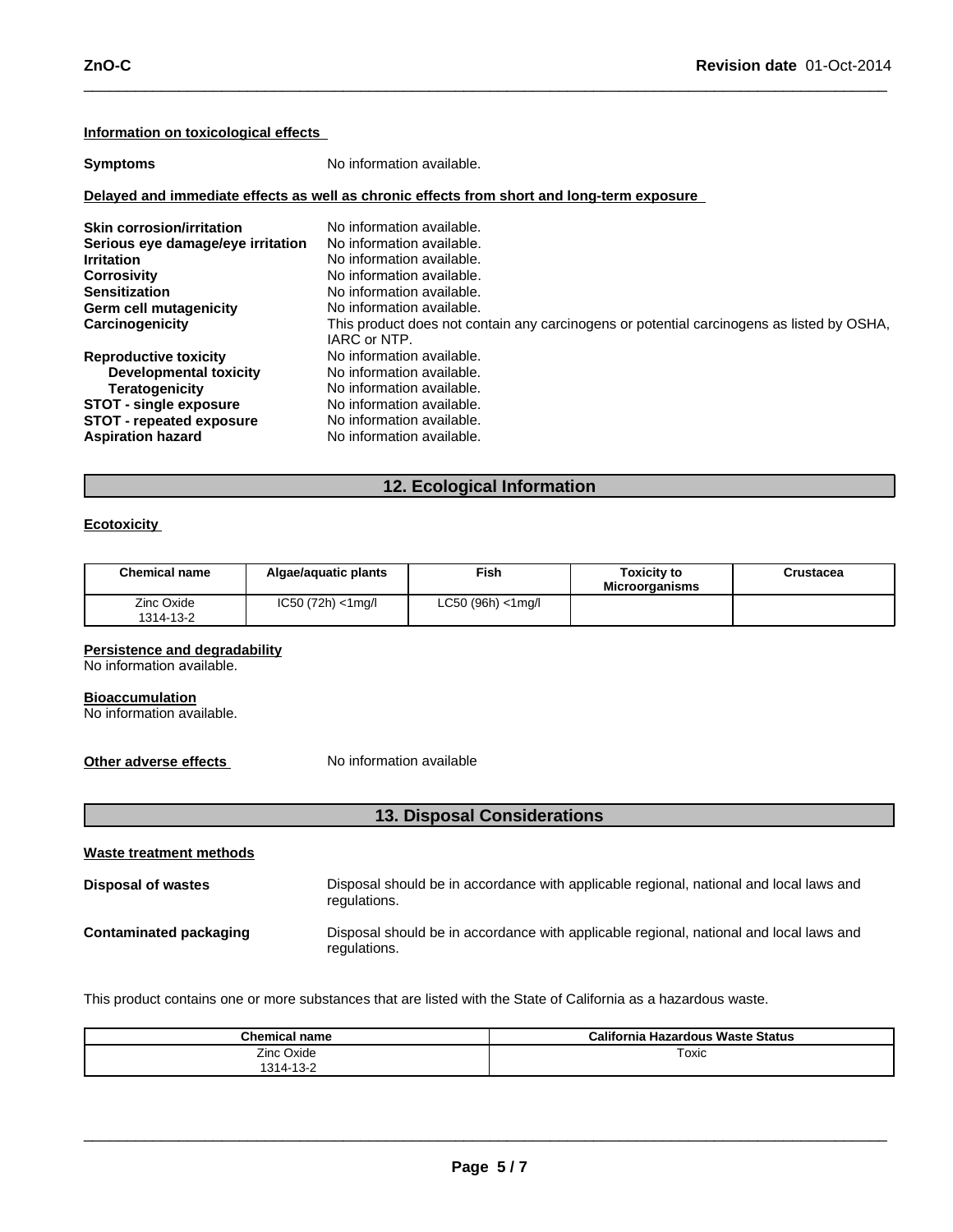| <b>14. Transport Information</b>                                                                                          |                                                                                                                                                                                                                    |  |
|---------------------------------------------------------------------------------------------------------------------------|--------------------------------------------------------------------------------------------------------------------------------------------------------------------------------------------------------------------|--|
| Note:<br><b>DOT</b><br>Proper shipping name<br><b>Hazard class</b><br><b>Packing group</b>                                | For single packaging and combination packaging containing inner packaging with<br>dangerous goods $> 5L$ for liquids or $> 5kg$ for solids:<br>3077 - Environmentally hazardous substances, solid, n.o.s<br>9<br>Ш |  |
| ICAO (air)<br>UN/ID no<br>Proper shipping name<br><b>Hazard class</b><br><b>Packing group</b>                             | 3077<br>3077 - Environmentally hazardous substances, solid, n.o.s<br>9<br>$\mathbf{III}$                                                                                                                           |  |
| <b>IATA</b><br>UN/ID no<br>Proper shipping name<br><b>Hazard class</b><br><b>Packing group</b>                            | 3077<br>3077 - Environmentally hazardous substances, solid, n.o.s<br>9<br>III                                                                                                                                      |  |
| <b>IMDG</b><br>UN/ID no<br>Proper shipping name<br><b>Hazard class</b><br><b>Packing group</b><br><b>Marine pollutant</b> | 3077<br>3077 - Environmentally hazardous substances, solid, n.o.s<br>9<br>Ш<br>This product contains a chemical which is listed as a marine pollutant according to<br><b>IMDG/IMO</b>                              |  |
| <b>RID</b><br>UN/ID no<br>Proper shipping name<br><b>Hazard class</b><br><b>Packing group</b>                             | 3077<br>3077 - Environmentally hazardous substances, solid, n.o.s<br>9<br>III                                                                                                                                      |  |
| <b>ADR</b><br>UN/ID no<br>Proper shipping name<br><b>Hazard class</b><br><b>Packing group</b>                             | 3077<br>3077 - Environmentally hazardous substances, solid, n.o.s<br>9<br>$\mathbf{III}$                                                                                                                           |  |

 $\_$  , and the set of the set of the set of the set of the set of the set of the set of the set of the set of the set of the set of the set of the set of the set of the set of the set of the set of the set of the set of th

# **15. Regulatory information**

| <b>International inventories</b> |          |
|----------------------------------|----------|
| <b>TSCA</b>                      | Complies |
| <b>DSL/NDSL</b>                  | Complies |
| <b>EINECS/ELINCS</b>             | Complies |
| <b>ENCS</b>                      | Complies |
| <b>IECSC</b>                     | Complies |
| <b>KECL</b>                      | Complies |
| <b>PICCS</b>                     | Complies |
| <b>AICS</b>                      | Complies |

# **Legend:**

**TSCA** - United States Toxic Substances Control Act Section 8(b) Inventory **DSL/NDSL** - Canadian Domestic Substances List/Non-Domestic Substances List **EINECS/ELINCS** - European Inventory of Existing Chemical Substances/European List of Notified Chemical Substances **ENCS** - Japan Existing and New Chemical Substances **IECSC** - China Inventory of Existing Chemical Substances

**KECL** - Korean Existing and Evaluated Chemical Substances

**PICCS** - Philippines Inventory of Chemicals and Chemical Substances

**AICS** - Australian Inventory of Chemical Substances